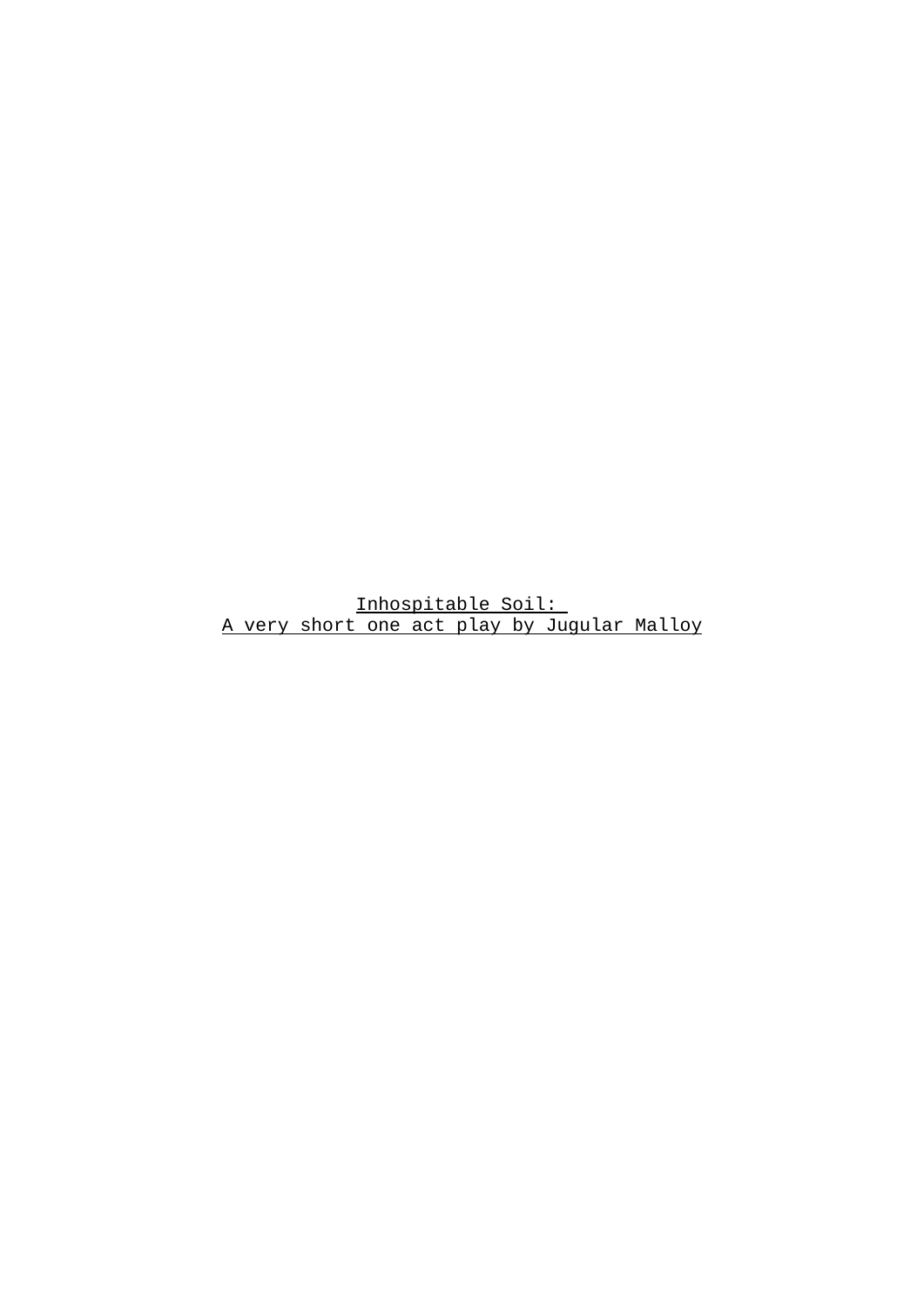Hi alright?

*Scans audience, responds to them empathically and non-verbally*

So last weekend I went to see me Dad.

He's not been feeling well.

I got the bus from the station,

There was a Surrey woman and her Polish mate on the bus chattin away

Actually it was mostly the Surrey woman chattin away…

Y'know the way some people hear a foreign accent and take it as an opportunity for a one-way conversation

But the Polish woman brought up squirrels

And the Surrey woman was like

"Rats with tails!

No. I always say I always say this I always say *Pigeons* are rats with wings and *squirrels* are rats with tails. *In this country,* yeah, we class them as pests. Because they are They're pests."

Back in North London once I'd been complaining to my weed dealer that the local foxes had massacred our chickens

But he went "You can't judge them They're urrbanites Like you and me Just tryna survive They're Urrbanites." Last time I was struggling with my family Raj told me to look for the weeds. Because they're everywhere between the kerb and the road and the walls and the pavement. They thrive Regardless

West Surrey has inhospitable soil That's why it's all goarse and hard leaves Between the barracks and the money.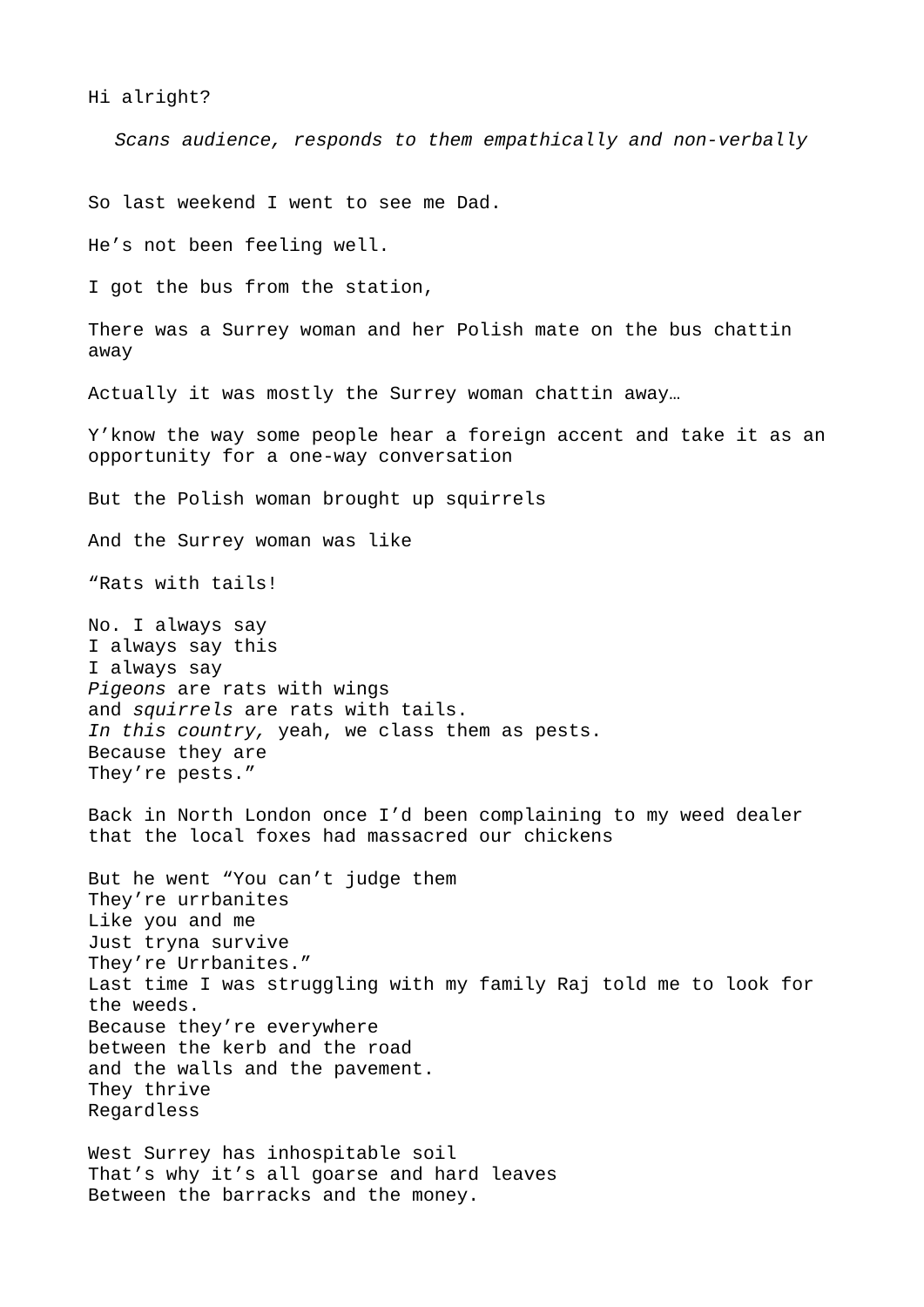Still. The weeds push through. He's not been feeling well I made a cup of tea I take it black now, like me Grandad. It smelt like the old boat club on the canal. I complained to me Dad about me losing me hair He said "Bitumen and cuddle a black labrador" He's not been feeling well "Myocardial bridging. There's just one little symptom There's just one little One little thing That *might* happen You might just drop dead. But you're dead before you hit the floor It aint a bad way to go." Woking is a London overspill town And you'd be forgiven for thinking that that refers to an overspillage of living people But Brookwood cemetery, which is huge Was established in 1852 to soak up an overspillage of Londoners dead from cholera. It's very pretty Unspoilt by the headstones they couldn't afford. The local economy is death. My great grandad came over from Mayo to join the British Army... Dad and Grandad beat panels for British Aerospace the Brixton nailbomber went to my school and my childhood sounded like TRANNIIIIIEEEEEEEEEEEEEEEEEEE He's not been feeling well. During the ebola outbreak he said that they should napalm the entirety of West Africa.

*Prolonged pause*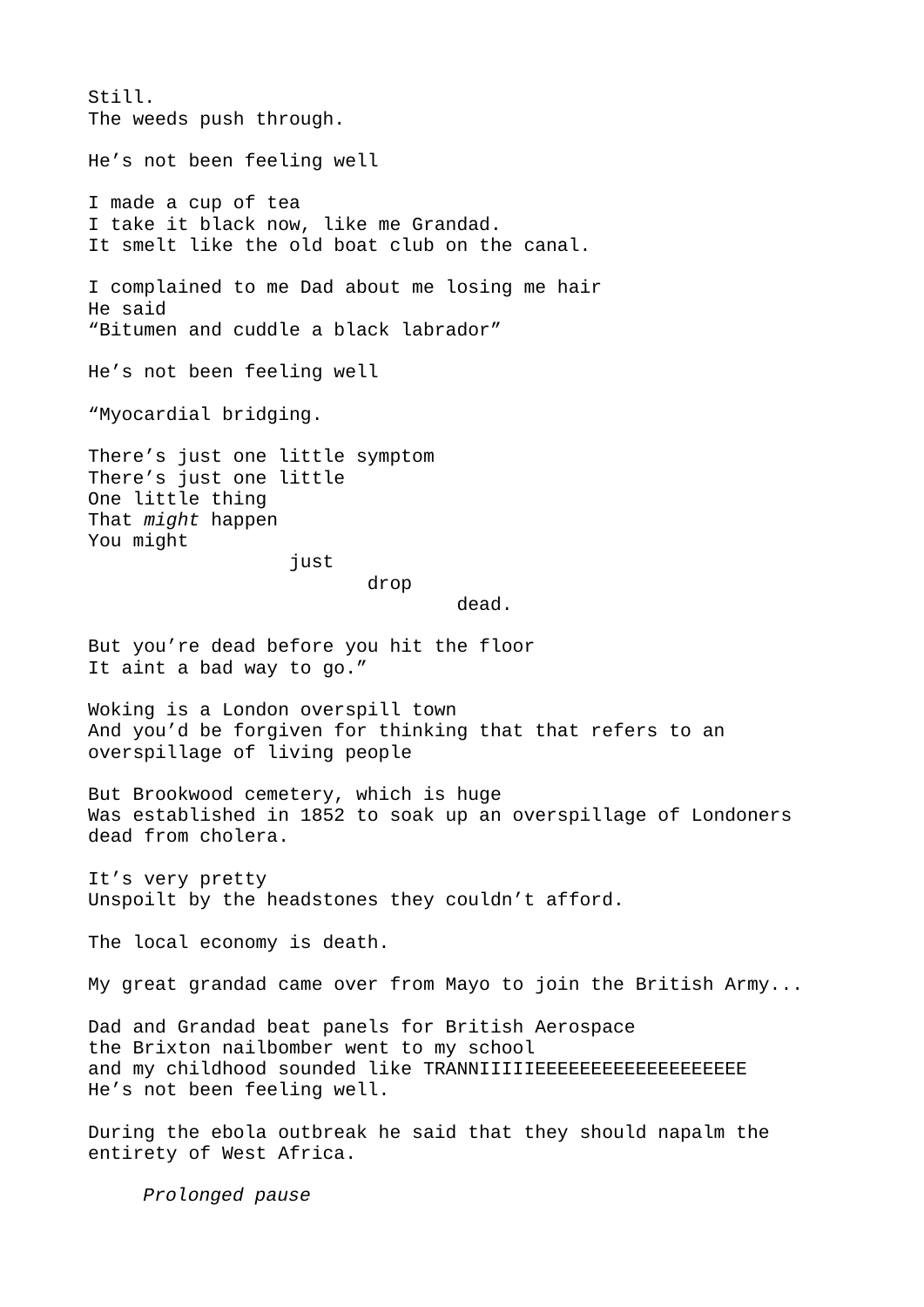When I popped out me Mum's fanny they took one look at me and wrote 'girl' on the birth certificate. No doubts. But 23 years later when I came home looking like this for the first time and we took our tops off for haircuts me Dad took one look at me and went "You came out like that." He's not been feeling well. Last Christmas he told me that he'd finally voted Tory. He was supposed to be a socialist! Like me Grandad. I called him an arselicker. And I meant to hurt him. He's not been feeling well. I used to freeze when he said shit like that And when I first found my voice it shouted And then it strategised. My anger spake his anger. I never told him about the *pain* Because the pain has to ask Do you love all of me? But he's not been feeling well and when I called him an arselicker he demanded apology in a kiss. "I'm a miserable old cunt." I don't want him to die a racist. So I decided to stop, I decided to stop, I decided to, I decided I decided to stop talking to the racist And start talking to him. And he's not been feeling well so on Sunday I gave him my tears I said It hurts me in my *soul* when you say shit like that